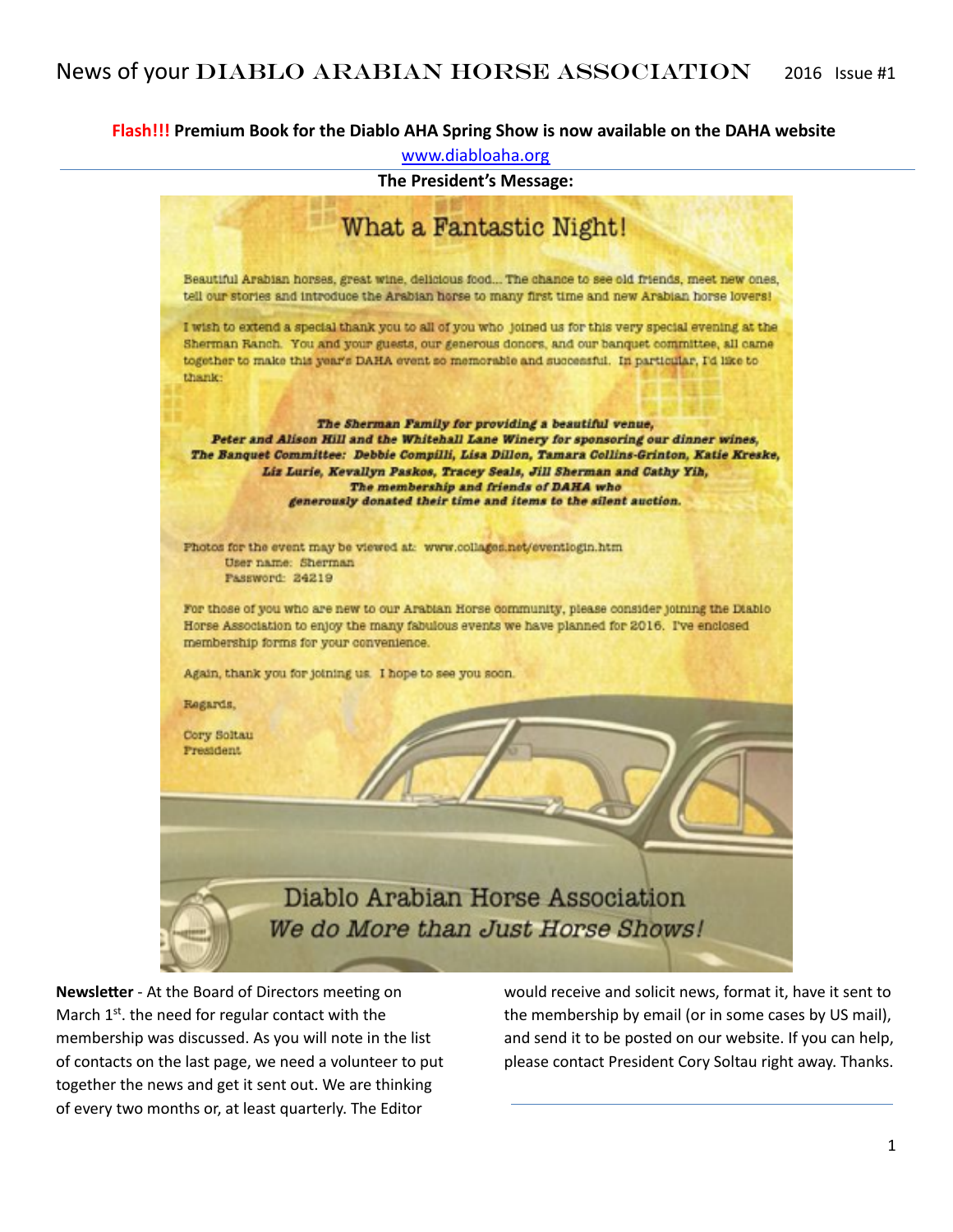*Diablo Arabian Horse Association*  Presents the **47th Annual Arabian & Half-Arabian Spring Horse Show May 19 – 22, 2016 Brookside Equestrian Park, Elk Grove, CA** 

**Main Ring Judge – Isaac Taylor English Pleasure Trail, Western Pleasure Trail &** 

**Reining – Van Jacobsen Dressage** – TBA

**Margo Hoagland** 

**Sport Horse in Hand (Open) & Sport Horse under Saddle** – TBA **Sport Horse in Hand (ATH) & Western Dressage -**

*Theme – Your Favorite Tribute to Disney* 

# \$1,100 - Costume Class &

## \$1,100 - Stall Decorating Contest

*Free Pizza Party Thursday night Progressive Barn Party Friday night Spaghetti dinner Saturday night Free Ice Cream Social Sunday afternoon* 

### *Premium list available online:*

*www.diabloaha.org*  **Contact: Coke Swift, Show Manager 209 464-1932 for a printed premium Email: [willowjewelfarm@yahoo.com](mailto:willowjewelfarm@yahoo.com) Melanni Hershberger, Show Secretary 480 443-3372 Email: melannih@aol.com** Our annual meeting and awards banquet was held January 23<sup>rd</sup> at the beautiful Sherman Ranch. Other DAHA events coming up include the following:

May 19-22 Annual Spring Show at Elk Grove- Premium list available on line.

**Sept. 30-Oct. 2** DAHA Fall Fling Show at Elk Grove

Other events to be scheduled may include clinics, barn tours or parties, trail rides, etc.

If you have an idea of an activity you would like and can help with, let an officer or Board member know. You are welcome to attend a Board meeting with your ideas. Just let the Secretary know so we can get the discussion on the Agenda.

**Board meetings** are usually held on the first Tuesday of each month, but may be moved if there is a time conflict. 

#### **MEMBER HAPPENINGS-**

Latest reports on some winners at Scottsdale-

#### **From Tammy at Earthquake Arabians**

Taylor Alyssa Lai - 2X Res. Champ. In Hunter Pleasure JOTR and Select 14 & under **Meghan Southall** –Res. Champ. Hunter Pleasure Select 15-18 **Allie Brooks - Top 10 Ten & under equitation Kelly Saunders - Top 10 Ten & under Angie Dubnoff - Top 10 Showmanship 15-18 Sophie Yih** – Champ. Country Eng. Pleasure 14 & under

**Peyton Bergstad - Top 10 "** 

### **From Leigha Perry:**

Four Jr. riders from Diablo View Farms attended the  $1<sup>st</sup>$ annual Scottsdale Arabian Horse Show. We couldn't be more proud of these young ladies!

Starting the show off well was **Cecily Sotomayor** with **Eicon BVA**, reining in a Top 10 in Purebred Arabian Geldings halter JTH 15 to 18.

Following suit was Tea' Cavalli with Musicofthenite+/: Hunter Pleasure JOTR 14 & under, Hunter Pleasure JTR Select Rider 14 & under, as well as Showmanship 14 & under.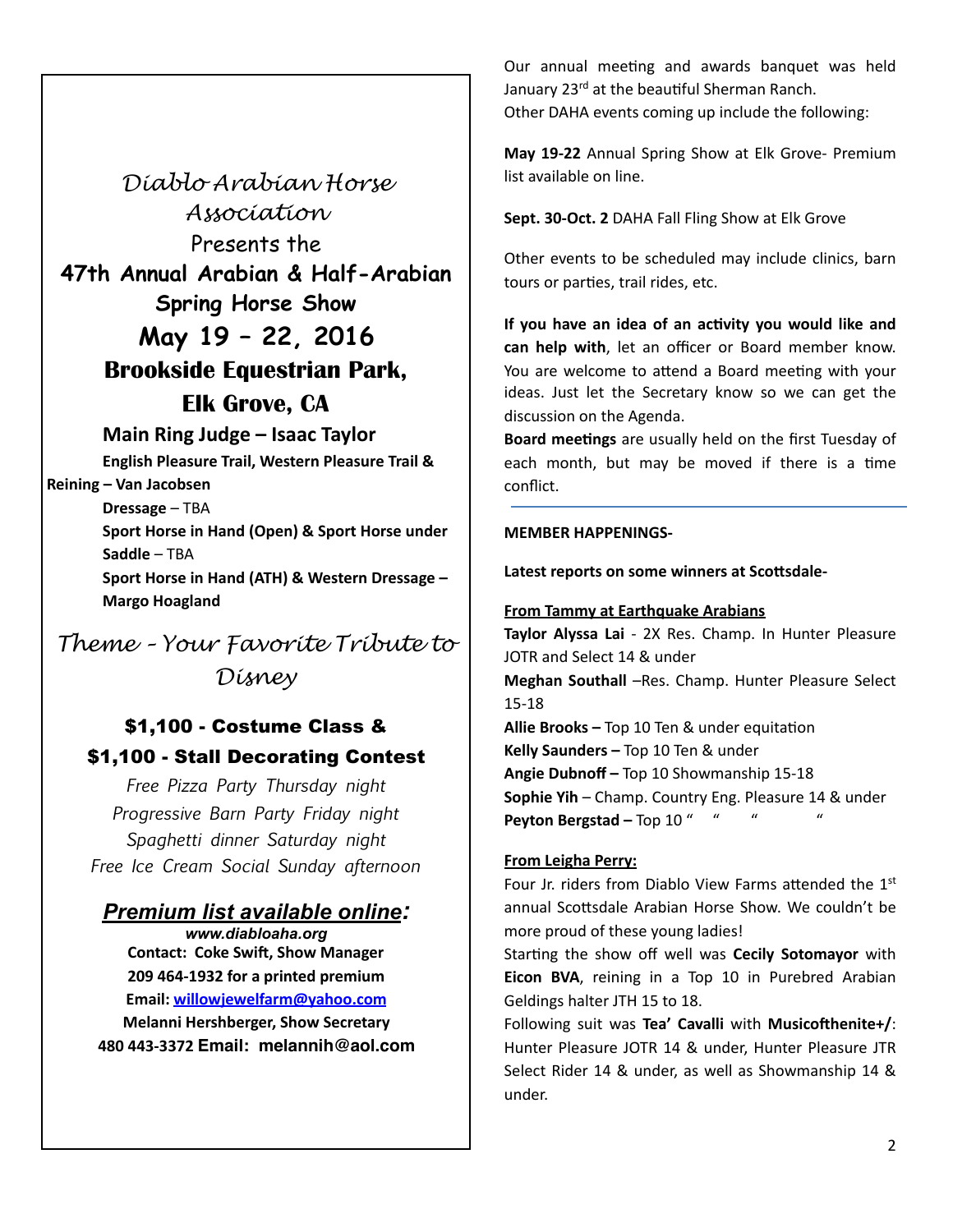**Kelly Perymon** also had a great first Scottsdale appearance with her horse **EQL Hallabalo**, placing 1<sup>st</sup> in Half Arabian Hunter Pleasure JTR Select Rider 14 & under, and brought home 3 Top 10 awards in Half Arabian Hunter Pleasure JOTR 14 & under, Hunter Pleasure JTR 14 & under and Hunter Pleasure JTR Select Rider 14 & under.

**Jamie Seals** and her horse DA Betty Blowtorch+/ did a great job, finishing up our trip bringing home a  $1<sup>st</sup>$  place in Half Arabian Hunter Pleasure JOTR 14 & under, a  $2<sup>nd</sup>$ place in Half Arabian English Show Hack JTR 14 & under, 3 Top 10s, as well as Res. Champ. in both the Half Arabian English Show Hack JTR 14 & under & Hunter Pleasure JTR & under. I think her favorite part was winning the Championship Roses for the Half Arabian Hunter Pleasure JOTR 14 & under.

Way to go girls!!!!!!!!



A Year With a Race Horse **Bureau Call** 

When four of us got together early in 2015 to buy an Arabian racing prospect, we had no idea of what we were getting into. Sure, Dorothy Burt, Cory Soltau, Betty Eaton (trainer Terri Eaton's mother), and I had been involved in Arabian racing before, Dorothy for about 30 years. It's great fun and in a partnership you can handle any expenses more easily. Dorothy and I were trying to sell the young gelding we had raced in 2014. He had shown us that he was not particularly interested in racing and needed another occupation. So when Terri found the 4 year old filly in Mississippi, for a reasonable price, and with a top racing pedigree, we went for it. Some of you probably already know that her name is **Dream Pearl.**

Pearl went into training at Terri's barn with a plan to start her career in June at the Alameda County Fair at Pleasanton. Pearl had been sick in 2014, so had not raced as a 3yr. old. Within a couple of months she was in great shape and ready to race. A horse's first race is a nervous time for owners. How will she behave? Will she be fast enough to keep up? Will she be able to handle running in a bunch of other horses? Will she just stand in the gate and be left behind? And the big question- Is she going to be a race horse? To our surprise and delight, she did very well, winning by 6 lengths and setting a track record. It looked like she might be the one we were hoping for. After the race, Terri remarked that she had thought that if Pearl could get in front, no other horse in the race could catch her.

Of course, with each success it gets a bit harder, as Pearl would be running against tougher and tougher horses. She next went to Sacramento, where she won the State Fair Arabian Stakes, and this time by 2 lengths. So far, she had not been seriously challenged. Was she really good, or was it just the competition? A couple of weeks later she went to Santa Rosa for the Sonoma County Fair. The race was a little longer. The race was sponsored by the Wine Country Arabian Horse Assoc. Thanks to those folks for supporting Arabian racing. This time she won by 12 lengths. It was fun meeting our friends in that association in the winner's circle. What could be next?

Pearl's next race came a month later at Stockton. This time she would be running against male horses as well as females. This race would be the Wathba Stud Farm Cup, part of an international racing series in the Sheikh Mansoor Bin Zayed al Nahyan Festival. We would have been happy if she had just placed. Pearl had something else in mind. As the track announcer stated, on calling the finish, it "was a family affair." She beat her two brothers, winning by  $\frac{3}{4}$  of a length. So Pearl was now 4 for 4. That had all of us somewhat stunned. You try over the years and enjoy some successes and just have fun. This was something else. Pearl, as inexperienced as she was, was moving up in the national standings and had her picture and an article in the Arabian Finish Line magazine. 

On to Fresno. The Fresno Arabian Stakes would be a major test. Pearl would be the only female in the race. The field included nationally ranked male horses, 4 of them by her sire, Burning Sand. It was also her first try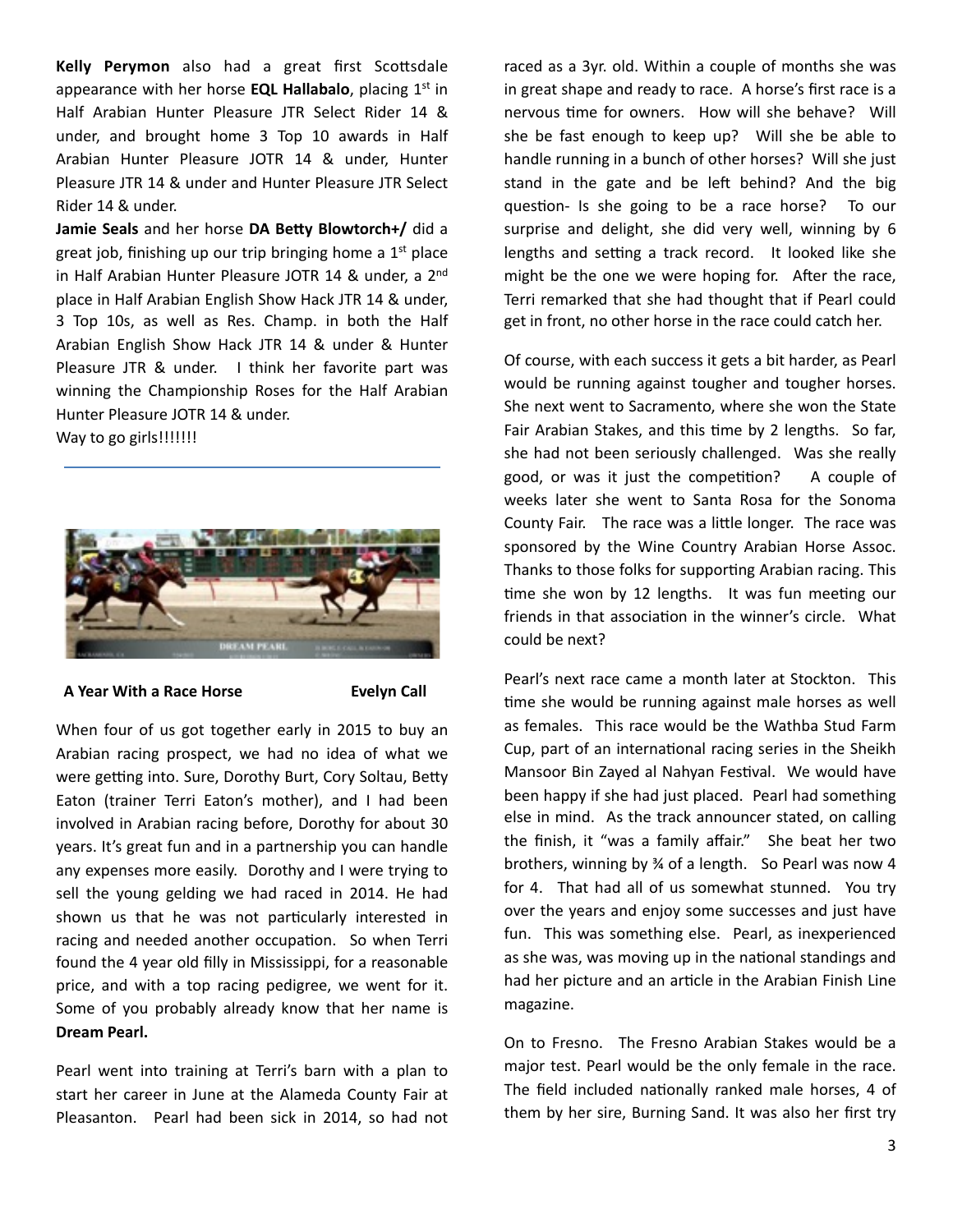at a mile long race. She did very well, coming in  $3^{rd}$ , behind two of her half-brothers. We were very pleased with her showing that she belonged in top company. But this left us with an important decision to make. The Fair season was over. The next possible race in California would not be until next Spring. So we decided she had earned the chance to go to Texas for the Shadwell Arabian Stallions Texas Distaff Stakes race at Lone Star Park in November. We headed to Texas to watch her run. Pearl handled the trip well. She's becoming a pro. Some of the top fillies and mares in the country would be coming to Texas.

Pearl ran hard and ended up  $3<sup>rd</sup>$ . She came out of the race in good condition and returned home for a few months rest. As I write, she is back in training, aiming at a major race at Santa Anita on April 2, part of the Darley Awards activities. Pearl is one of three nominated nationally for the 2015 Darley Award for 4yr old fillies. This is a big deal for us local people. Maybe once in a lifetime.

Think about getting involved in Arabian racing. Find some friends, contact a trainer to find a horse for you and enjoy the trip. You won't always win, but you don't always win at horse shows either. At least there is a chance of covering expenses, and maybe making a profit, while you have fun. If you are interested, contact Cory Soltau, Dorothy Burt or me. We may be able to answer your questions or refer you on to trainers or others. EC

**Update:** On Feb 27<sup>th</sup> Dream Pearl was named 2015 California Champion 4 yr. old filly by the Arabian Racing Assoc. of California (ARAC).

## *In Memoriam*

We are very saddened to report the loss on March  $6<sup>th</sup>$ , 2016 of **Sheila Varian**, one of the best known and most influential persons in our Arabian horse community.

Those of us who have had contact with Sheila over the years were privileged. Her influence on Arabian breeding over the last 50 years cannot be under estimated. She was a superb horsewoman, and I can still remember her in a cutting class at the Cow Palace, making amazing turns, with her horse's belly and her own feet almost scraping the ground.

Sheila was well known outside the Arabian horse world, having been inducted into the Cowgirl Hall of Fame in 2003. In 1961 Sheila won the Reined Cow Horse World Championships at the Cow Palace, competing against a field of top Quarter Horses, with the first Arabian to ever do so.



### **Sharing from: Melonie Kessler, Dressage Trainer (As written on Facebook)**

As I take a moment to rest and reflect I wanted to reach out to all horse lovers on fb that aren't getting championship ribbons or  $1<sup>st</sup>$  places this weekend.

At a recent show I judged, I ran into a young girl crying and very upset. I found the TD so I could ask the girl what was the matter.

She was so upset her horse was naughty earlier that day when I judged her. I listened to her between sobs of disappointment and embarrassment and then I gave her my perspective.

I told her horses are not about ribbons or championships. They are not put on this earth to feed our egos or empower us. I assured her that as a judge, I can tell she is a very competent rider with a very difficult situation. I commended her tactful handling of the problem he gave her. Now, she needs to try hard to find the root of his insecurities and help him be all he can become. This, I believe is the real reason we have these wonderful creatures.

So for you out there showing this weekend, remember it is not about the glory of the prize, but about the partnership with your wonderful friend.